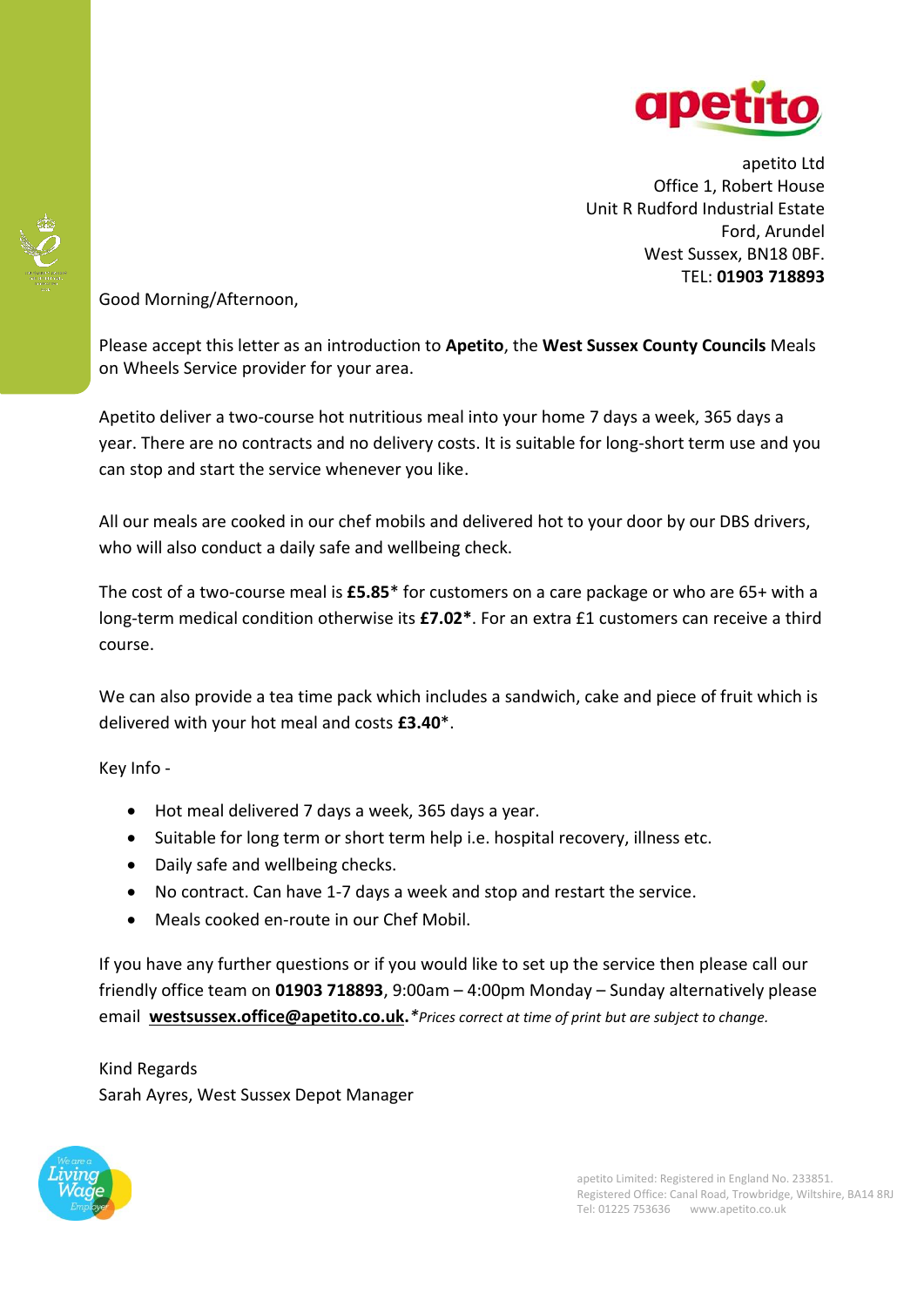

## **Frequently Asked Questions**

### **Q. How do I place my orders?**

A. All you must do is complete your weekly menu sheets and return via the driver so that we can ensure your choices are available for you. Your choices can also be emailed or telephoned over to us on a weekly or monthly basis, whichever is more convenient for you.

## **Q. Can I change the menu to suit me?**

A. You can choose from a wide range of meals and desserts to cover the number of days you wish to receive the service from the menus supplied. If you have a special diet, we will where possible accommodate you. All our meals are suitable for diabetics, plus there is a range of gluten free, soft, pureed and vegetarian meals available if required.

Menus are reviewed periodically to incorporate both variety and seasonal changes

#### **Q. Will my meals always be delivered at the same time?**

A. We will try and make sure they arrive to you at a regular time each day and if there is a delay, we will always try to let you know in good time. Meals are delivered between **11:00am – 2:00pm, 7days a week – 365 days a year**. If you are unable to get to the door safely, the installation of a key safe by a family member may be advisable.

# **Q. What if I'm out when my meal is delivered, can this this be left somewhere safe for me?**

A. Unfortunately, our drivers are not allowed to leave your meal for you if you are not at home to receive it. Our meals are delivered to you hot and ready to eat. **For your own safety, we do not recommend you reheat the meal and eat it later. If we try to deliver to you and you are not at home we will always try to contact you, a relative or the council so that we can make sure that you are safe and well.**

## **Q. What if I need to cancel my order or change my delivery date?**

A. Simply call our office on **01903 718893** before **10am** on the day of delivery and we'll cancel your meal with no charge.